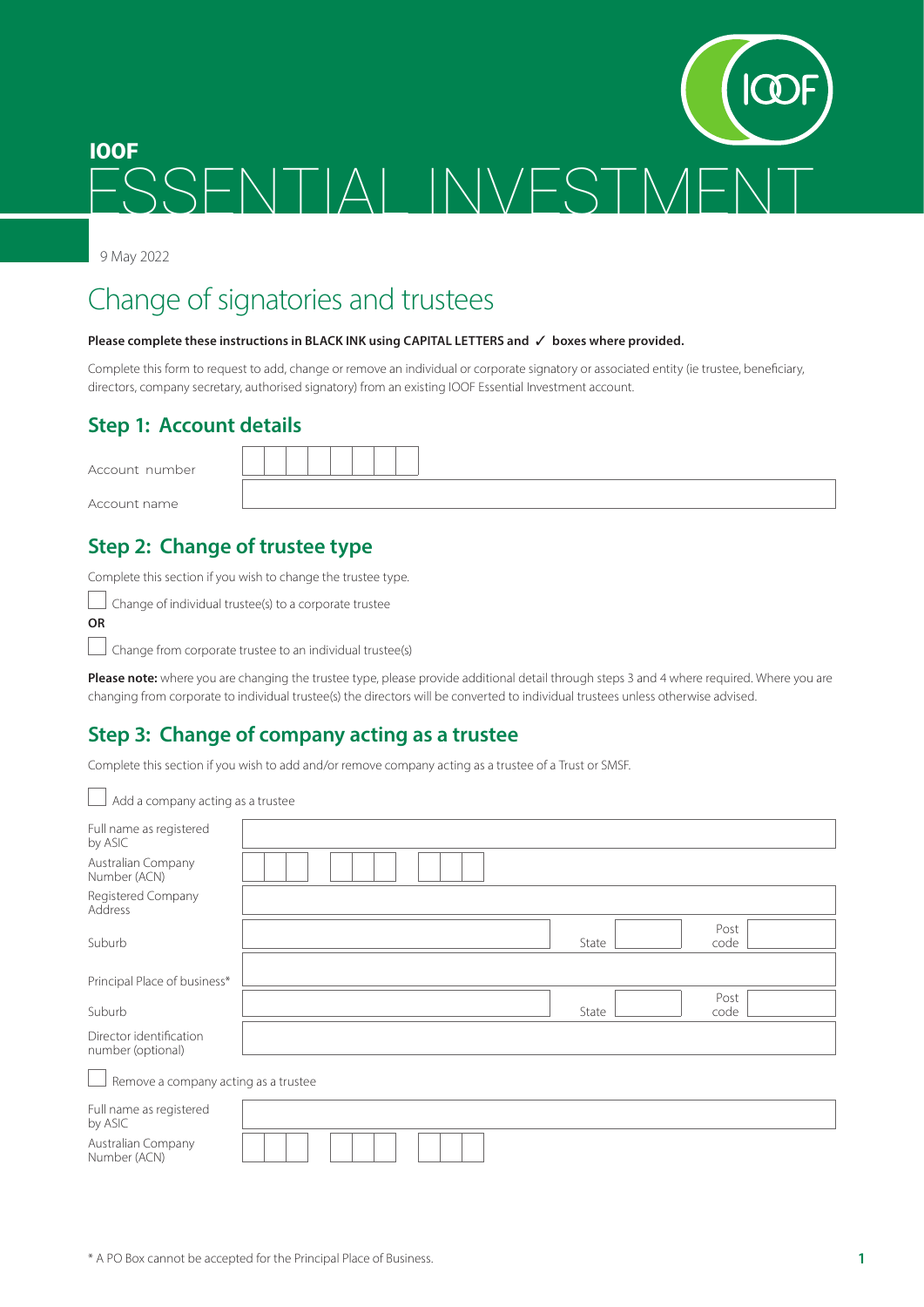## **Step 4: Change of individual associated with an account**

Complete this section if you wish to add and/or remove an individual associated with an IOOF Essential Investment Account.

| Add individual 1                                        |                                                                                                                                                  |                   |        |                |
|---------------------------------------------------------|--------------------------------------------------------------------------------------------------------------------------------------------------|-------------------|--------|----------------|
| <b>SMSF or Trust</b>                                    |                                                                                                                                                  |                   |        |                |
| Trustee<br>Director                                     |                                                                                                                                                  |                   |        |                |
| <b>Company or Association</b>                           |                                                                                                                                                  |                   |        |                |
| Director                                                | Company Secretary<br>Other (Associations Only)                                                                                                   |                   |        |                |
| Title (Dr/Mr/Mrs/Ms/Miss)                               | Surname                                                                                                                                          |                   |        |                |
| Given name(s)                                           |                                                                                                                                                  |                   |        |                |
| Date of birth                                           |                                                                                                                                                  |                   | Gender | Male<br>Female |
| Email                                                   |                                                                                                                                                  |                   |        |                |
| Phone (home)                                            |                                                                                                                                                  | Phone<br>(mobile) |        |                |
| Residential address                                     |                                                                                                                                                  |                   |        |                |
| Suburb                                                  |                                                                                                                                                  |                   | State  | Post<br>code   |
| Mailing address<br>(if different from above)            |                                                                                                                                                  |                   |        |                |
| Suburb                                                  |                                                                                                                                                  |                   | State  | Post<br>code   |
| Director identification<br>number (optional)            |                                                                                                                                                  |                   |        |                |
|                                                         | Anti-Money Laundering and Counter-Terrorism financing (AML/CTF) requirements                                                                     |                   |        |                |
| Are you a Politically Exposed Person?                   | Yes<br>No                                                                                                                                        |                   |        |                |
| this form), you must complete and attach the following: | If you have nominated yourself to be a Politically Exposed Person (further information can be located in the additional information section of   |                   |        |                |
|                                                         | a Politically Exposed Persons form (www.ioof.com.au)                                                                                             |                   |        |                |
|                                                         | original certified copies of your identification documents                                                                                       |                   |        |                |
| <b>Tax Residency</b>                                    |                                                                                                                                                  |                   |        |                |
|                                                         | Please answer both questions as you can be a tax resident of more than one country.                                                              |                   |        |                |
| Are you a tax resident of Australia?                    | Yes<br>No                                                                                                                                        |                   |        |                |
| Are you a tax resident of any other country?            | No<br>Yes                                                                                                                                        |                   |        |                |
| complete step 5.                                        | If you are only a tax resident of Australia and no other country please proceed to Step 6. If you are a tax resident of any other country please |                   |        |                |
| Signature                                               |                                                                                                                                                  |                   |        |                |
|                                                         |                                                                                                                                                  |                   |        |                |
|                                                         |                                                                                                                                                  |                   | Date   |                |

**2**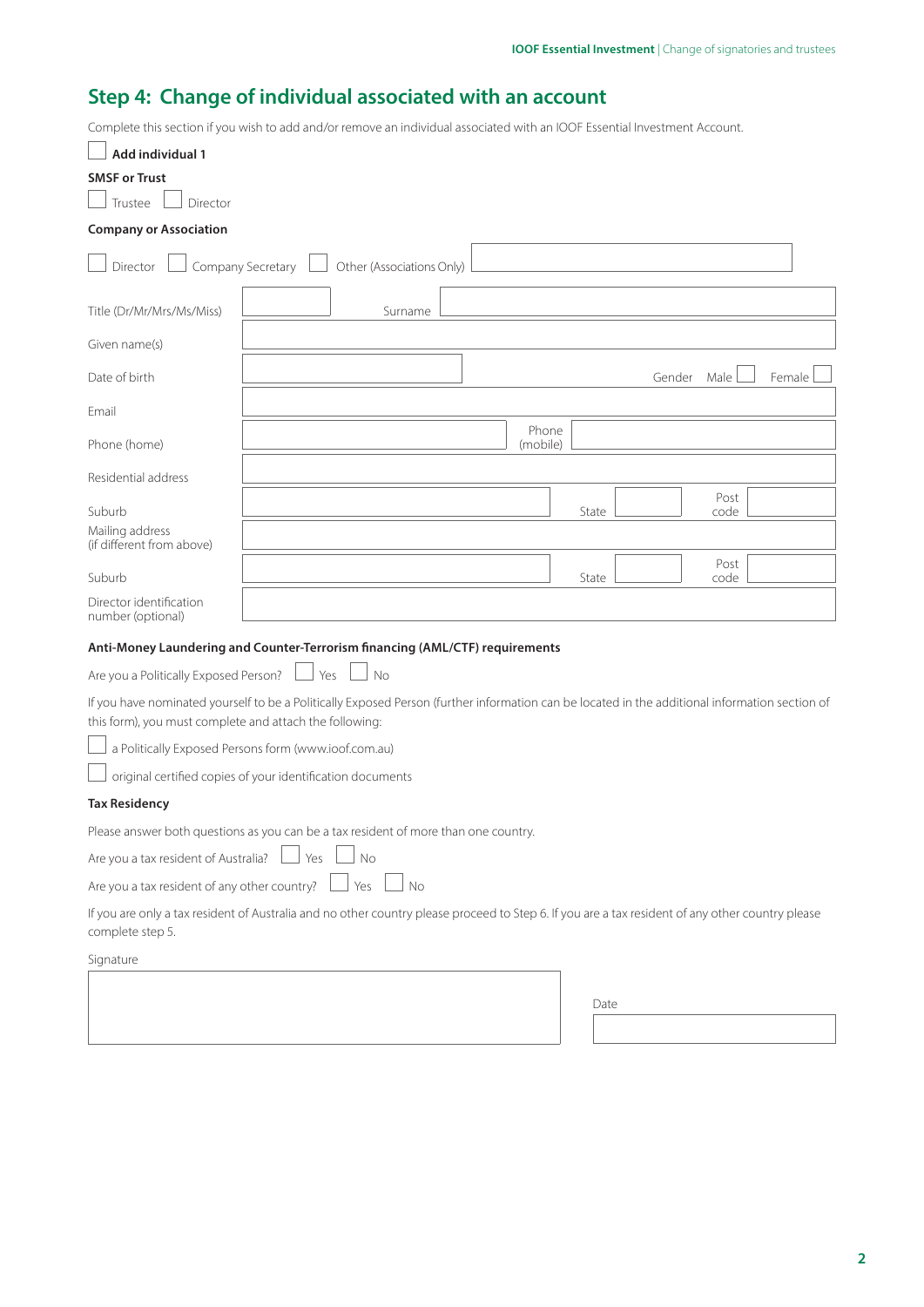| Add individual 2                                                                                                                                                                                          |                   |                           |    |                   |       |        |              |        |  |
|-----------------------------------------------------------------------------------------------------------------------------------------------------------------------------------------------------------|-------------------|---------------------------|----|-------------------|-------|--------|--------------|--------|--|
| <b>SMSF or Trust</b>                                                                                                                                                                                      |                   |                           |    |                   |       |        |              |        |  |
| Trustee<br>Director                                                                                                                                                                                       |                   |                           |    |                   |       |        |              |        |  |
| <b>Company or Association</b>                                                                                                                                                                             |                   |                           |    |                   |       |        |              |        |  |
| Director                                                                                                                                                                                                  | Company Secretary | Other (Associations Only) |    |                   |       |        |              |        |  |
| Title (Dr/Mr/Mrs/Ms/Miss)                                                                                                                                                                                 |                   | Surname                   |    |                   |       |        |              |        |  |
| Given name(s)                                                                                                                                                                                             |                   |                           |    |                   |       |        |              |        |  |
| Date of birth                                                                                                                                                                                             |                   |                           |    |                   |       | Gender | Male         | Female |  |
| Email                                                                                                                                                                                                     |                   |                           |    |                   |       |        |              |        |  |
| Phone (home)                                                                                                                                                                                              |                   |                           |    | Phone<br>(mobile) |       |        |              |        |  |
| Residential address                                                                                                                                                                                       |                   |                           |    |                   |       |        |              |        |  |
| Suburb                                                                                                                                                                                                    |                   |                           |    |                   | State |        | Post<br>code |        |  |
| Mailing address<br>(if different from above)                                                                                                                                                              |                   |                           |    |                   |       |        |              |        |  |
| Suburb                                                                                                                                                                                                    |                   |                           |    |                   | State |        | Post<br>code |        |  |
| Director identification<br>number (optional)                                                                                                                                                              |                   |                           |    |                   |       |        |              |        |  |
| Anti-Money Laundering and Counter-Terrorism financing (AML/CTF) requirements                                                                                                                              |                   |                           |    |                   |       |        |              |        |  |
| Are you a Politically Exposed Person?                                                                                                                                                                     |                   | Yes<br><b>No</b>          |    |                   |       |        |              |        |  |
| If you have nominated yourself to be a Politically Exposed Person (further information can be located in the additional information section of<br>this form), you must complete and attach the following: |                   |                           |    |                   |       |        |              |        |  |
| a Politically Exposed Persons form (www.ioof.com.au)                                                                                                                                                      |                   |                           |    |                   |       |        |              |        |  |
| original certified copies of your identification documents                                                                                                                                                |                   |                           |    |                   |       |        |              |        |  |
| <b>Tax Residency</b>                                                                                                                                                                                      |                   |                           |    |                   |       |        |              |        |  |
| Please answer both questions as you can be a tax resident of more than one country.                                                                                                                       |                   |                           |    |                   |       |        |              |        |  |
| Are you a tax resident of Australia? $\Box$ Yes<br>No                                                                                                                                                     |                   |                           |    |                   |       |        |              |        |  |
| Are you a tax resident of any other country?                                                                                                                                                              |                   | Yes                       | No |                   |       |        |              |        |  |
| If you are only a tax resident of Australia and no other country please proceed to Step 6. If you are a tax resident of any other country please<br>complete step 5.                                      |                   |                           |    |                   |       |        |              |        |  |
|                                                                                                                                                                                                           |                   |                           |    |                   |       |        |              |        |  |

Signature

Date

**3**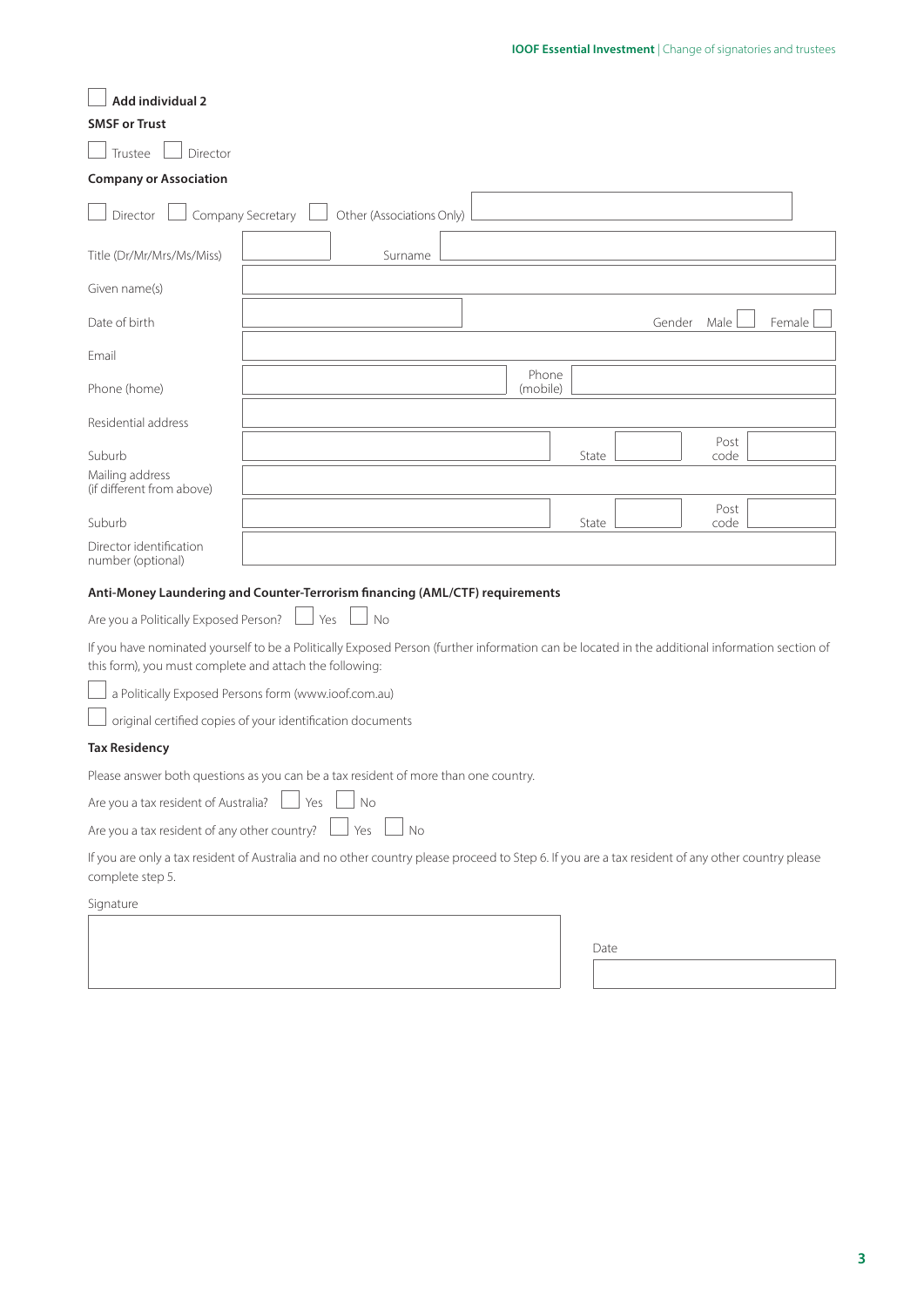| Remove individual 1                                            |      |  |  |
|----------------------------------------------------------------|------|--|--|
| <b>SMSF or Trust</b>                                           |      |  |  |
| Trustee<br>Director                                            |      |  |  |
| <b>Company or Association</b>                                  |      |  |  |
| Company Secretary $\Box$ Other (Associations Only)<br>Director |      |  |  |
| Title (Dr/Mr/Mrs/Ms/Miss)<br>Surname                           |      |  |  |
| Given name(s)                                                  |      |  |  |
| Date of birth                                                  |      |  |  |
| Signature                                                      |      |  |  |
|                                                                | Date |  |  |
|                                                                |      |  |  |
| <b>Remove individual 2</b>                                     |      |  |  |
| <b>SMSF or Trust</b>                                           |      |  |  |
| Trustee<br>Director                                            |      |  |  |
| <b>Company or Association</b>                                  |      |  |  |
| Company Secretary $\Box$ Other (Associations Only)<br>Director |      |  |  |
| Title (Dr/Mr/Mrs/Ms/Miss)<br>Surname                           |      |  |  |
| Given name(s)                                                  |      |  |  |
| Date of birth                                                  |      |  |  |
| Signature                                                      |      |  |  |
|                                                                |      |  |  |
|                                                                | Date |  |  |
|                                                                |      |  |  |

#### **Step 5: Confirmation of taxation residency details**

If an individual added to the account is a tax resident of any other country please complete the details below.

#### **Foreign Residents only – Foreign Account Tax Compliance Act (FATCA) and Common Reporting Standard (CRS)**

Under FATCA and CRS laws, we are required to ask all investors to provide additional information about their tax residency. Tax residency rules differ by country. Whether an individual is a tax resident of a particular country is often (but not always) based on the amount of time a person spends in a country, the location of a person's residence or place of work.

For all countries where you are a tax resident please provide a TIN (Tax Identification Number) which is the number assigned by each country for the purposes of administering tax laws such as a Social Security Number in the US. If a TIN cannot be provided, please list one of the three reasons specified (A, B or C) for not providing a TIN.

Taxation residency details for Individual 1 added to account.

| Country | TIN | If no TIN, please list Reason A, B or C |
|---------|-----|-----------------------------------------|
|         |     |                                         |
|         |     |                                         |
|         |     |                                         |
|         |     |                                         |
|         |     |                                         |

If there are more countries, provide details on a separate sheet and tick this box  $\Box$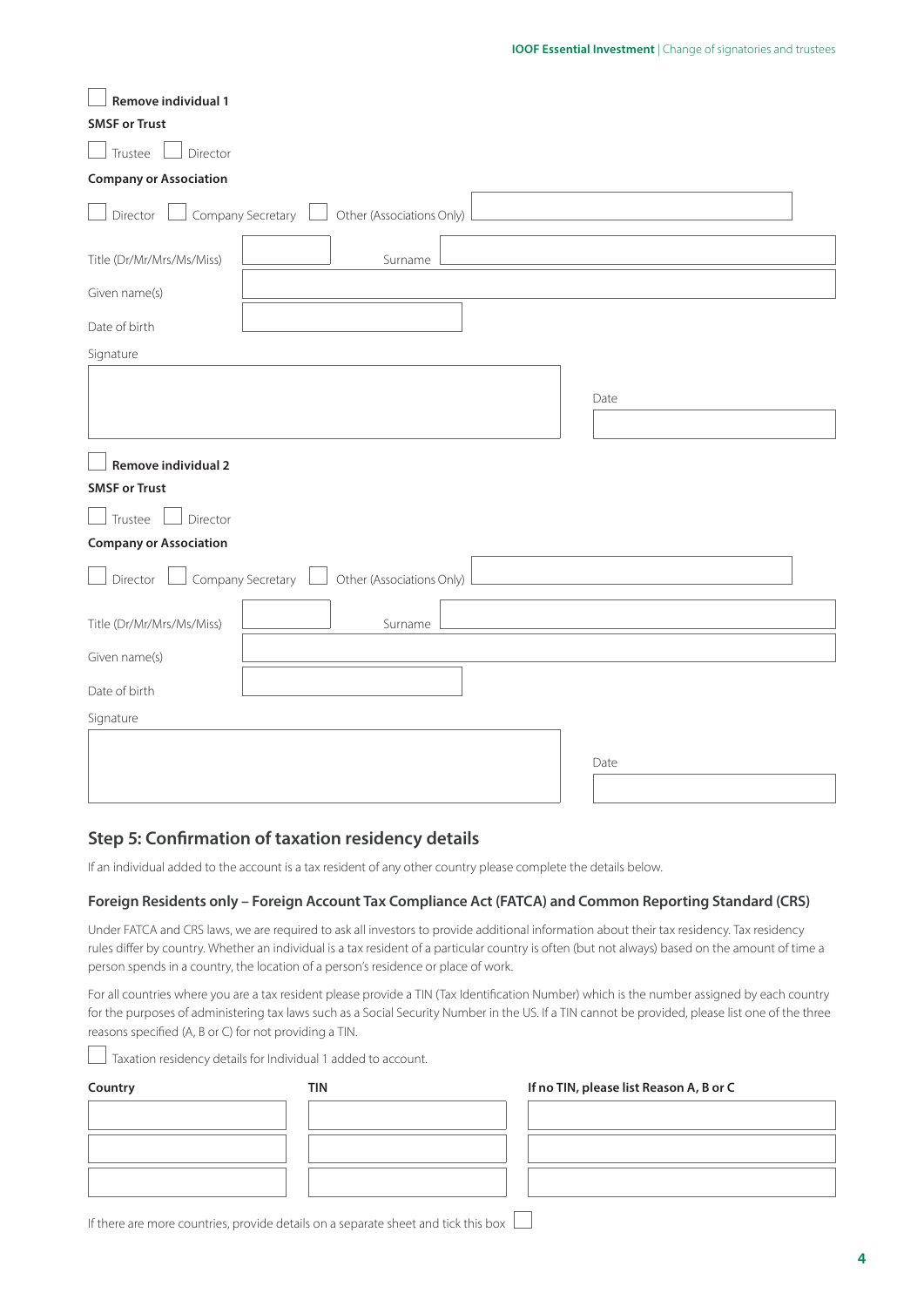#### **Reasons for not providing a TIN:**

Reason A – The country of tax residency does not issue TINs to tax residents, OR

Reason B – You have not been issued with a TIN – **please provide details for this reason**, OR

Reason C – The country of tax residency does not require the TIN to be disclosed.

Reason you have not been issued with a TIN (if applicable)

 $\Box$  Taxation residency details for Individual 2 added to account.

| Country | TIN | If no TIN, please list Reason A, B or C |
|---------|-----|-----------------------------------------|
|         |     |                                         |
|         |     |                                         |
|         |     |                                         |
|         |     |                                         |

If there are more countries, provide details on a separate sheet and tick this box

#### **Reasons for not providing a TIN:**

Reason A – The country of tax residency does not issue TINs to tax residents, OR

Reason B – You have not been issued with a TIN – **please provide details for this reason**, OR

Reason C – The country of tax residency does not require the TIN to be disclosed.

Reason you have not been issued with a TIN (if applicable)

### **Step 6: Declaration and signature(s)**

**Important note:** The Service Operator collects the information in this form in order to process your instructions. Any personal information provided in this form will be handled in accordance with the Service Operator's privacy policy available a[t www.ioof.com.au/privacy.](http://www.ioof.com.au/privacy) 

This form should be signed by all incoming and remaining signatories. If additional signature space is required please attach additional copies of the additional signatures page.

- I/We have read in full and agree to the terms and conditions within the IOOF Essential Investment IDPS Guide (offer document) and continue to agree with the fees disclosed within the Offer Document, and as are being charged by my financial adviser.
- I/We declare that the details given in this form are true and correct.
- I/We consent to the collection and use of the above information by the Service Operator for the purposes specified.
- I/We authorise for the above changes to be made to the account.
- I/We will promptly notify IOOF Essential if any of these details change and on request with any further information which is necessary or desirable for IOOF Essential to comply with any obligations it may have in connection with FATCA/CRS.
- I/We declare that if one or more of our corporate trustee's controlling persons (as defined under FATCA) is a foreign tax resident, we have provided all required details of those persons in Step 4 and 5. If Step 4 and 5 are not completed, I/we declare that none of the controlling persons of the corporate trustee is a foreign tax resident.

 I/We have attached the required documents to enable IOOF Essential to confirm the identify the individuals and entities being added to the account.

#### **Signature**

| Signatory 1                      | Date |  |
|----------------------------------|------|--|
|                                  |      |  |
| Full name                        |      |  |
| Role (such as Investor/Director/ |      |  |
| Trustee as applicable)           |      |  |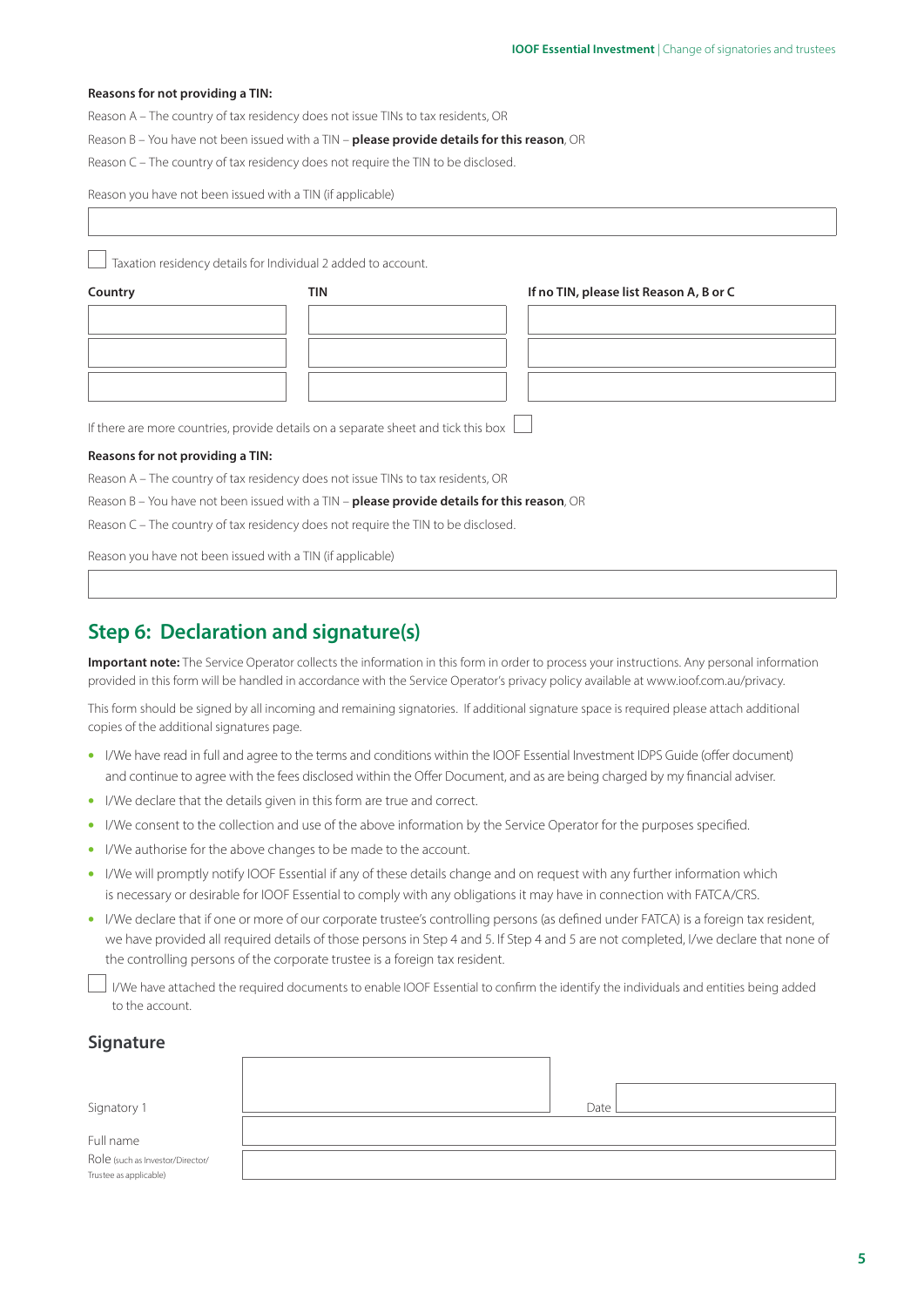| Date                                                                                      |
|-------------------------------------------------------------------------------------------|
|                                                                                           |
|                                                                                           |
|                                                                                           |
| Date                                                                                      |
|                                                                                           |
|                                                                                           |
|                                                                                           |
| Date                                                                                      |
|                                                                                           |
|                                                                                           |
|                                                                                           |
| Date                                                                                      |
|                                                                                           |
|                                                                                           |
|                                                                                           |
| Date                                                                                      |
|                                                                                           |
|                                                                                           |
|                                                                                           |
|                                                                                           |
|                                                                                           |
|                                                                                           |
| Additional signatures (ii required)<br>Please forward all correspondence and enquiries to |

| Post:      | <b>IOOF Essential</b>           |
|------------|---------------------------------|
|            | GPO Box 264, Melbourne VIC 3001 |
| Email:     | clientfirst@ioof.com.au         |
| Telephone: | 1800 913 118                    |
| Web:       | www.joof.com.au                 |